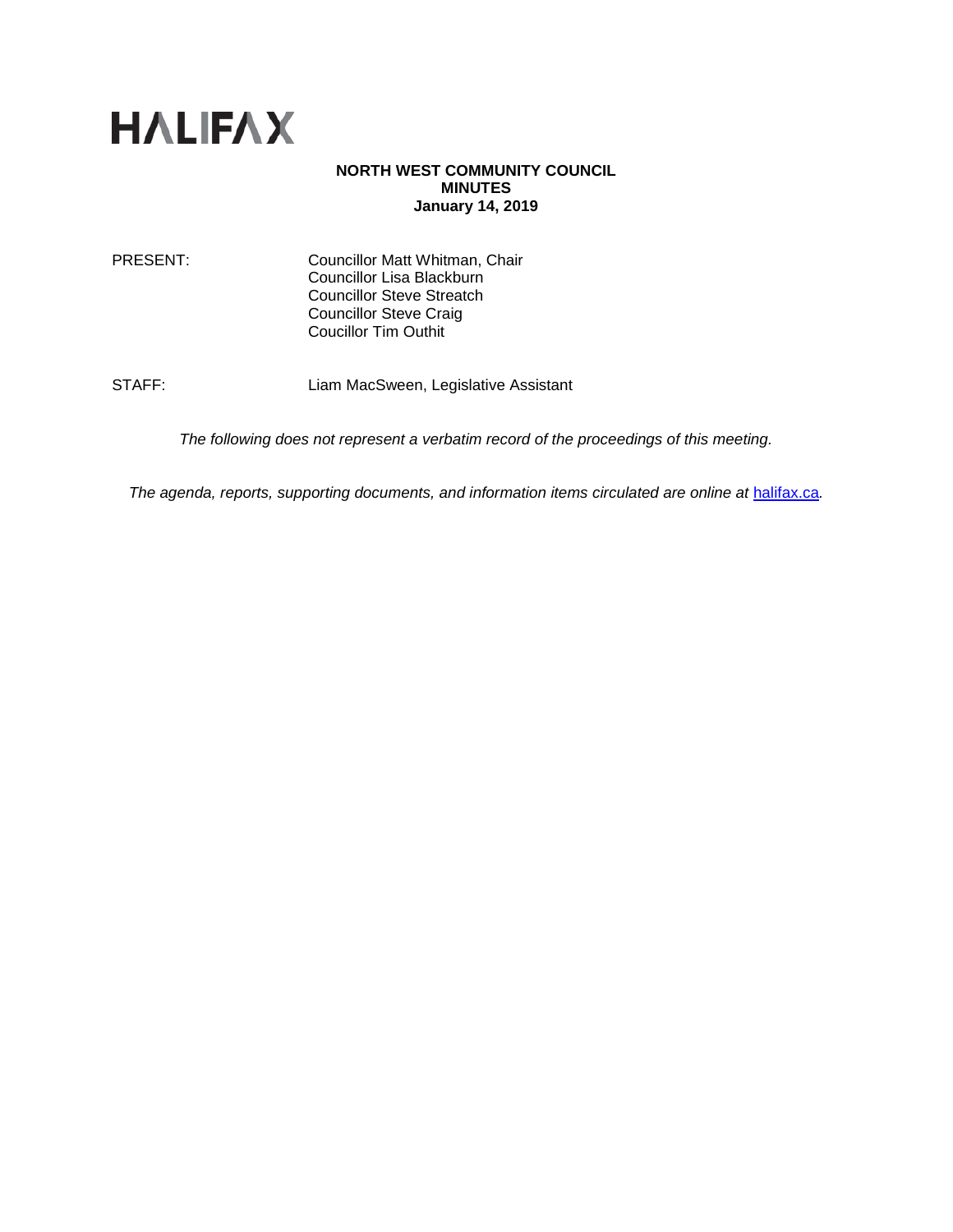*The meeting was called to order at 7:01 p.m. and adjourned at 8:41 p.m.*

# **1. CALL TO ORDER**

Councillor Whitman, Chair called the meeting to order in the Cafetorium, Lockview High School,

## **2. APPROVAL OF MINUTES – December 10, 2018 & December 11, 2018 Joint Meeting of Halifax and West; Harbour East-Marine Drive; and North West Community Councils**

MOVED Councillor Blackburn, seconded by Councillor Craig

**THAT the minutes of December 10, 2018 & December 11, 2018 Joint Meeting of Halifax and West; Harbour East-Marine Drive; and North West Community Councils be approved as presented.** 

# **MOTION PUT AND PASSED.**

# **3. APPROVAL OF THE ORDER OF BUSINESS AND APPROVAL OF ADDITIONS AND DELETIONS**

## Additions:

16.1 Councillor Blackburn - Sackville Heights Community Centre Lift Project Funding

MOVED by Councillor Streatch, seconded by Councillor Outhit

# **THAT the agenda be approved as amended.**

Two-third majority vote required.

# **MOTION PUT AND PASSED.**

- **4. BUSINESS ARISING OUT OF THE MINUTES – NONE**
- **5. CALL FOR DECLARATION OF CONFLICT OF INTERESTS – NONE**
- **6. MOTIONS OF RECONSIDERATION – NONE**
- **7. MOTIONS OF RESCISSION – NONE**
- **8. CONSIDERATION OF DEFERRED BUSINESS – NONE**
- **9. NOTICES OF TABLED MATTERS – NONE**
- **10. HEARINGS – NONE**

# **11. CORRESPONDENCE, PETITIONS & DELEGATIONS**

## **11.1 Correspondence**

Liam MacSween, Legislative Assistant noted correspondence received by the Municipal Clerk's Office in relation to Item No. 13.1.1. This correspondence was distributed to members of North West Community Council.

# **11.2 Petitions – NONE**

# **11.3 Presentations – NONE**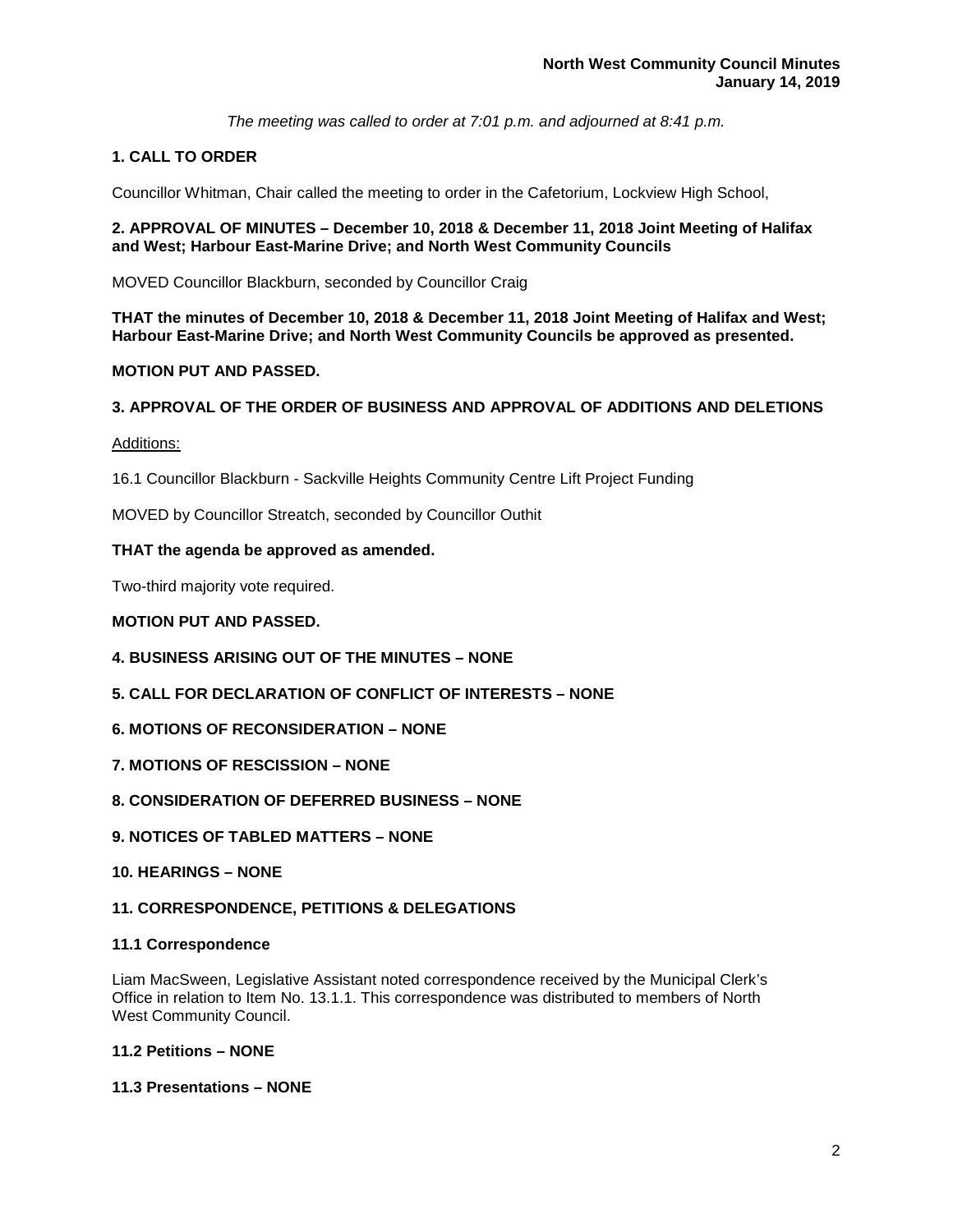# **12. INFORMATION ITEMS BROUGHT FORWARD – NONE**

# **13. REPORTS**

# **13.1 STAFF**

## **13.1.1 Case 20594: Amendments to the Municipal Planning Strategy and Land Use By-law for Planning Districts 14 and 17 for lands at Opportunity Site B, Fall River**

The following was before Community Council:

- A staff recommendation report dated October 22, 2018
- Correspondence from David Harrison dated January 14, 2019
- Correspondence from Alan Joyce dated January 14, 2019

Thea Langille, Principal Planner, provided a presentation on Case 20594: Amendments to the Municipal Planning Strategy and Land Use By-law for Planning Districts 14 and 17 for lands at Opportunity Site B, Fall River.

MOVED by Councillor Streatch, seconded by Councillor Craig

**THAT North West Community Council recommends that Regional Council:**

**1. Give First Reading to consider the proposed amendments to the Municipal Planning Strategy (MPS) and Land Use By-law (LUB) for Planning Districts 14 and 17, specifically the River-lakes Case 20594: SPS Amendment Secondary Planning Strategy (SPS), as set out in Attachments A and B of this staff report dated October 22, 2018 to establish a new zone which will allow a "residential complex inclusive of supporting uses" on Residential Opportunity Site B and add two additional properties to Opportunity Site B and schedule a public hearing; and**

### **2. Approve the proposed amendments to the MPS and LUB for Planning Districts 14 and 17 as set out in Attachments A and B of the staff report dated October 22, 2018.**

In response to questions from North West Community Council, Langille noted the following:

- The existing Municipal Planning Strategy and Land Use By-Law came into effect in 2013 as part of the Fall River visioning project.
- Further information from staff and the applicant will be provided at the public hearing respecting onsite servicing and traffic impacts associated with the proposed development.
- The proposed zoning, as outlined in attachment B of the October 22, 2018 staff report is similar in nature to Development Agreement which regulated the permitted onsite uses.

In response to a question from North West Community Council, Chief Stuebing of Halifax Regional Fire and Emergency Services (HRFE) clarified HRFE's ability to provide fire and rescue service to the area with the addition of the proposed development. Stuebing provided further commentary on the necessary equipment and staffing levels that are in place to provide fire service to the area.

## **MOTION PUT AND PASSED.**

#### **13.1.2 Councillor Appointment to the Special Events Advisory Committee**

The following was before Community Council:

• A staff memorandum respecting Councillor Appointments to the Special Events Advisory **Committee** 

MOVED by Councillor Craig, seconded by Councillor Outhit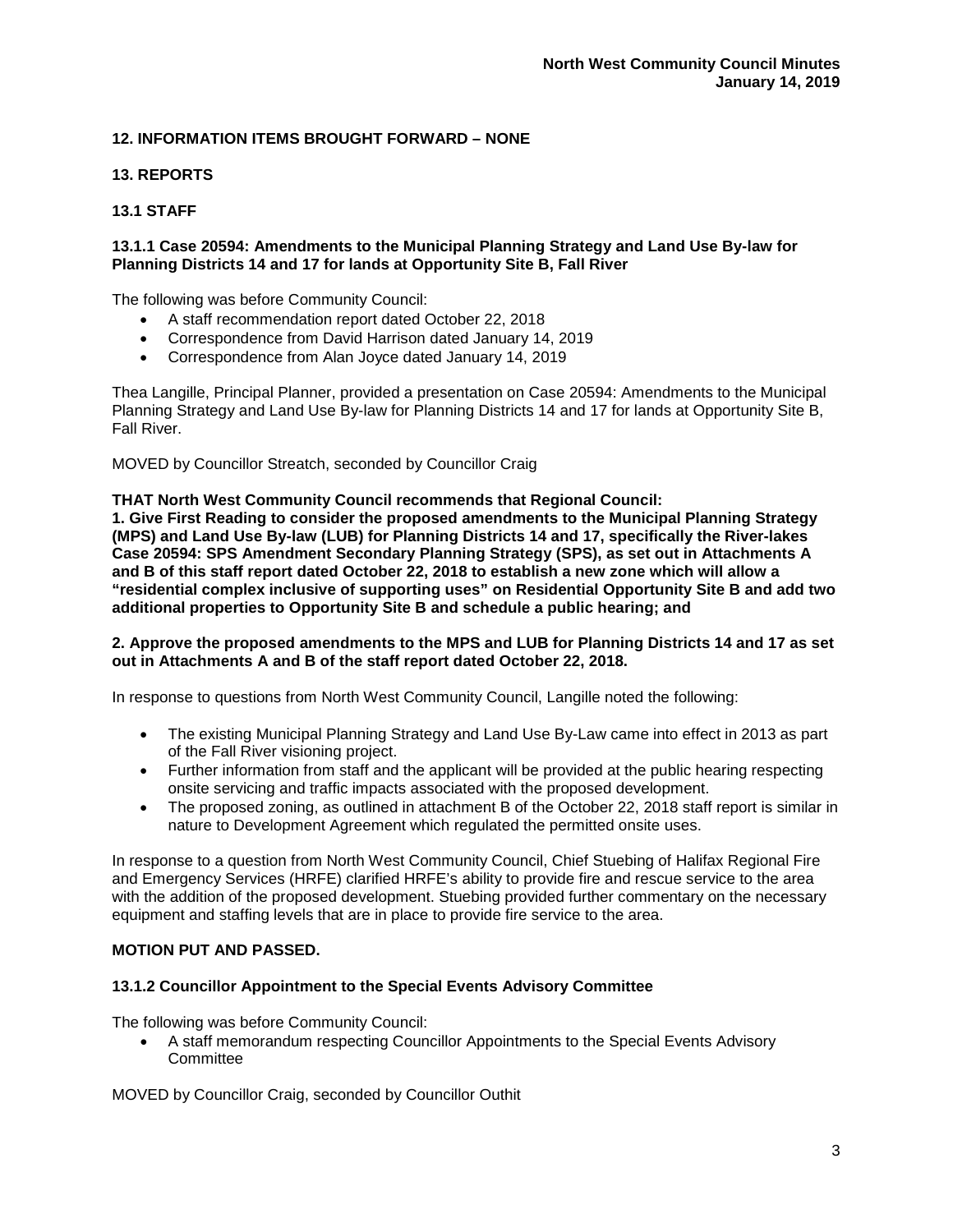**THAT North West Community Council nominate Councillor Lisa Blackburn from the North West Community Council membership to the Special Events Advisory Committee for a term to November 2020.**

# **MOTION PUT AND PASSED.**

# **13.2 MEMBERS OF COMMUNITY COUNCIL**

## **13.2.1 Councillor Whitman – Hammonds Plains Common Area Rate Funding Request – Hammonds Plains Community Centre**

The following was before Community Council:

• A Councillor Request for Community Council consideration form from Councillor Whitman

MOVED by Councillor Whitman, seconded by Councillor Outhit

**THAT North West Community Council defer consideration of the Hammonds Plains Common Area Rate Funding Request to the next regular meeting of Community Council.**

# **MOTION PUT AND PASSED.**

### **13.2.2 Councillor Whitman – Hammonds Plains Area Rate Funding Request – Glen Arbour Home Owners Association – Basketball Court for Glen Arbour Way.**

The following was before Community Council:

• A Councillor request for Community Council consideration form from Councillor Whitman

MOVED by Councillor Streatch, seconded by Councillor Blackburn

**THAT North West Community Council recommend that Halifax Regional Council request a staff report for a one time allocation of up to \$39,000.00 from the Hammonds Plains Area Rate to the Glen Arbour Home Owners Association for the installation of a half Basketball Court on Glen Arbour Way.** 

# **MOTION PUT AND PASSED.**

**14. MOTIONS**

#### **15. IN CAMERA (IN PRIVATE)**

## **15.1 Approval of In Camera Minutes – December 10, 2018**

The following motion was approved in public session:

MOVED by Councillor Craig, seconded by Councillor Outhit

## **THAT North West Community Council approve the In Camera (In Private) minutes of December 10, 2018 as circulated.**

## **MOTION PUT AND PASSED**.

# **16. ADDED ITEMS**

## **16.1 Councillor Blackburn - Sackville Heights Community Centre Lift Project Funding**